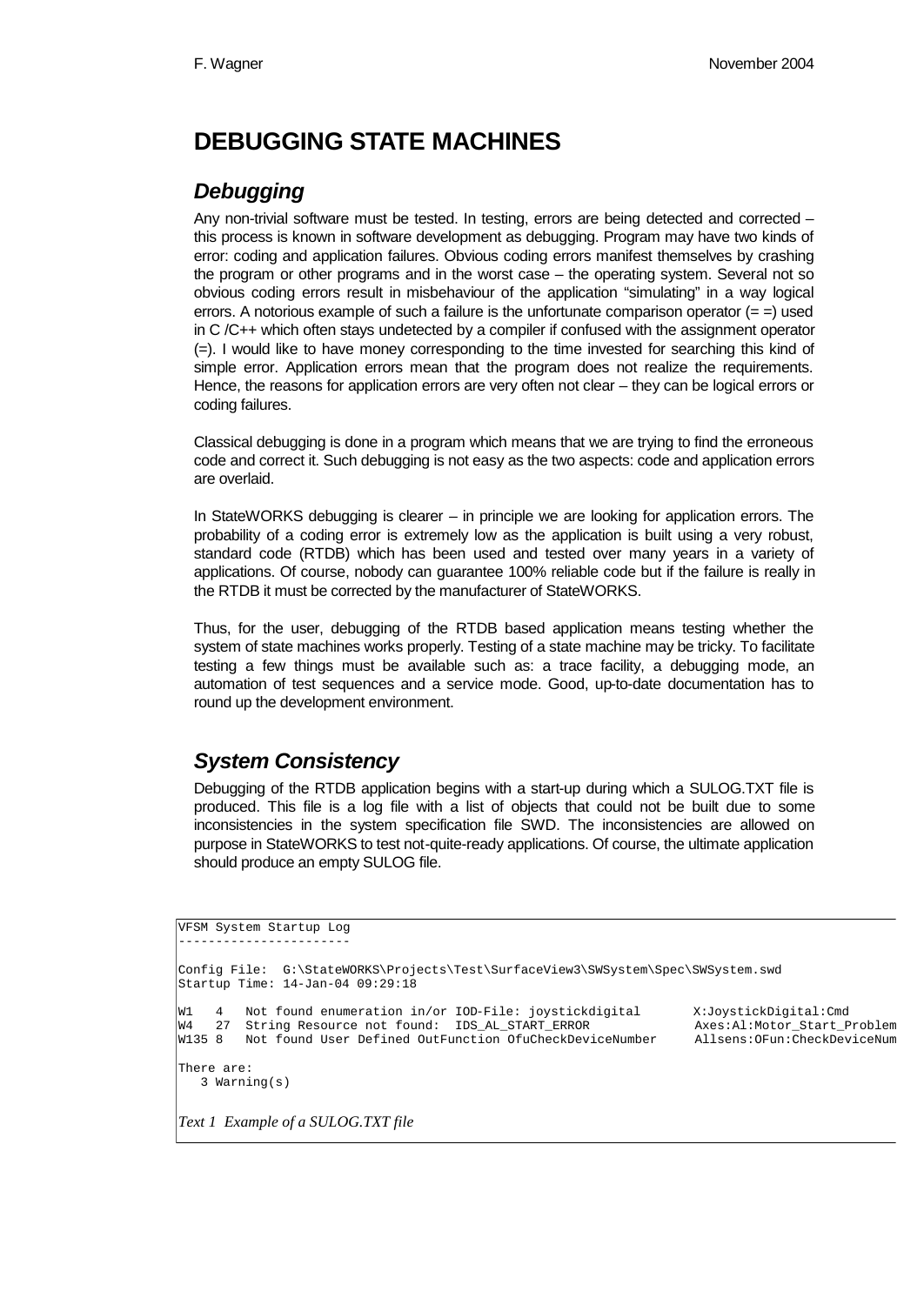An example of a SULOG.TX file is shown in Text 1. In a rather cryptic form it contains 3 warnings signalling missing:

- Cmd names list
- Missing string for an alarm text
- Missing output function.

The number in the second column (4, 27, 8) is an error / warning type – in all there are 30 types of them.

#### *Trace*

Trace means the availability to record all or selected steps performed by a program. All RTDB objects have the trace facility which may be activated or disabled. Normally, the trace facility is disabled. If activated the trace facility causes all changes of object states (and for some objects also their data values) be logged into a TRACE.TXT file. Trace can be activated from Monitors by setting the Trace flag of an object to *true* (*1*). Any number of objects may be traced simultaneously. In addition, the TRACE.TXT file can be closed and opened again at any time from Monitors. After re-opening the TRACE file is always empty. An example of a trace is shown in Text 2. A line in a trace file shows:

- the time of the event
- the object type
- the object name
- the numerical value of the object state
- the name of the object state (if available)
- the data value (if appropriate).

For instance, at 21:57:29 the object NO with the name Pressure1:No:SetPressure changed its state to SET (5) because its value had been set to 900. A zero value for a CMD object means that no command is active: other values will usually have names assigned.

|                | VFSM System Trace File     |                                             |               |            |                 |
|----------------|----------------------------|---------------------------------------------|---------------|------------|-----------------|
|                | (Date: 18-Oct-04 21:57:22) |                                             |               |            |                 |
| $21:57:29$ CMD |                            | Main:Cmd                                    | 0             |            |                 |
| $21:57:29$ CMD |                            | Pressure1:MyCmd                             |               | Cmd Start  |                 |
| 21:57:29 VFSM  |                            | Pressure:01                                 | 3             | Starting   |                 |
| $21:57:29$ CMD |                            | Pressure1:MyCmd                             | 0             |            |                 |
| $21:57:29$ TI  |                            | Pressure1:Ti:Timer                          | 3             | RUN        |                 |
| $21:57:29$ NO  |                            | Pressure1:No:SetPressure                    | 3             | CHANGED    | 90 <sub>1</sub> |
| $21:57:29$ NO  |                            | Pressure1:No:SetPressure                    | 5             | SET        | 900             |
| 21:57:29 OFUN  |                            | Pressure1: Of un: Actual Pressure CalcLimit |               |            |                 |
| 21:57:35 SWIP  |                            | Pressure1:Swip:ActualPressure Supervison 3  |               | ΙN         |                 |
| $21:57:35$ TI  |                            | Pressure1:Ti:Timer                          | $\mathcal{L}$ | STOP       |                 |
| 21:57:35 VFSM  |                            | Pressure:01                                 | 4             | Regulating |                 |

The trace illustrates well the events in the state machine Pressure1: it received the Cmd\_Start and went into the state Starting (3) where the following entry actions were performed: the Cmd was cancelled, the Timer started, the Numerical Output set to 900 (two entries because NO data was changed and set as output) and the Output Function was called to calculate the switchpoint limits – the operation was successful which was signalled by the return value 1. 6 seconds later SWIP object had signalled with its IN state that the input pressure was within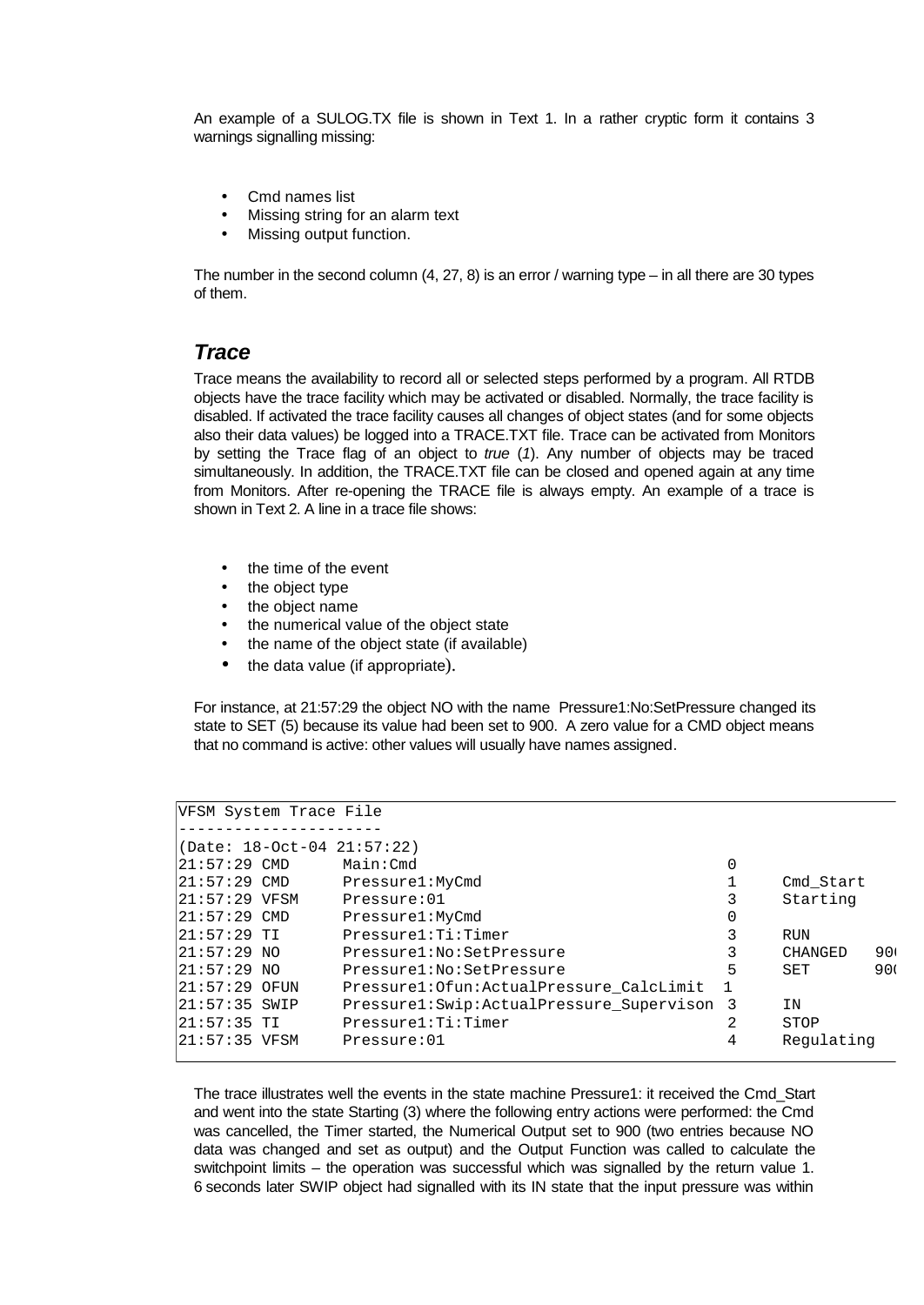limits which forced the state machine to go to the state Regulating. Before it left the state Starting it had stopped the Timer.

The trace "description" corresponds of course exactly to the state machine specification.

# *Debugging mode (VFSM)*

Probably the most difficult requirement is to test state machines "slowly", step by step. A state machine or even worse a system of state machines may have loops. A loop in a state machine means that a state machine performs several state changes and / or input actions in response to a single stimulus (condition change). The changes are too fast to be noticed by a human being. For a coded implementation we could debug the code using a debugger step mode. A similar possibility is available in the StateWORKS development environment.

A step in the StateWORKS execution environment means to perform one state transition (with appropriate actions) and / or those input actions specified in a present state. The use of the step mode is especially easy in SWMon where a state machine has 3 radio buttons to control the step mode: Run, Hold and Step. Of course, we can control the step mode from other monitors by setting the Rmo (Run Mode) and NSt (Next Step) attributes.

If the Run button is chosen (default) as in Figure 1 the state machine runs and the Next box to the right to the radio buttons displays "-/none": no input actions and no transition.

|  | <b>VFSM</b> | Pressure:01 | mone | Idle |
|--|-------------|-------------|------|------|
|--|-------------|-------------|------|------|

*Figure 1 SWMon: VFSM Pressure1 is in the Run mode*

Marking the Hold button as in Figure 2 stops the execution of the VFSM Executor but the next state is displayed in the frame right to the buttons. In the example below the next state is *Starting*.

| <b>VFSM</b> | $\Box$ -/Starting | Idle |  |
|-------------|-------------------|------|--|
|             |                   |      |  |

*Figure 2 SWMon: VFSM Pressure is in the Hold mode*

Clicking on the Step button forces the VFSM executor to perform one step – in the example the transition to the state *Starting* (Figure 3 shows the SWMon display after the step). The system returns to the Hold mode and waits for the next step. In the example the next step means a transition to the state *Regulating*. (Note that the actual state and some previous states are shown by a right-wards scrolling of the right-most field.)

| <b>VFSM</b> | Pressure:01 |  | <b>CGC-Regulating Starting Idle</b> |
|-------------|-------------|--|-------------------------------------|
|             |             |  |                                     |

*Figure 3 SWMon: VFSM Pressure1 has executed one step*

If we wait until the timer expires, the Next box changes and signals now that there are input actions and a transition to the state Idle to be done (Figure 4). We see that all changes of the inputs are observed in the Hold mode – the next actions or transition corresponds always to the actual input situation.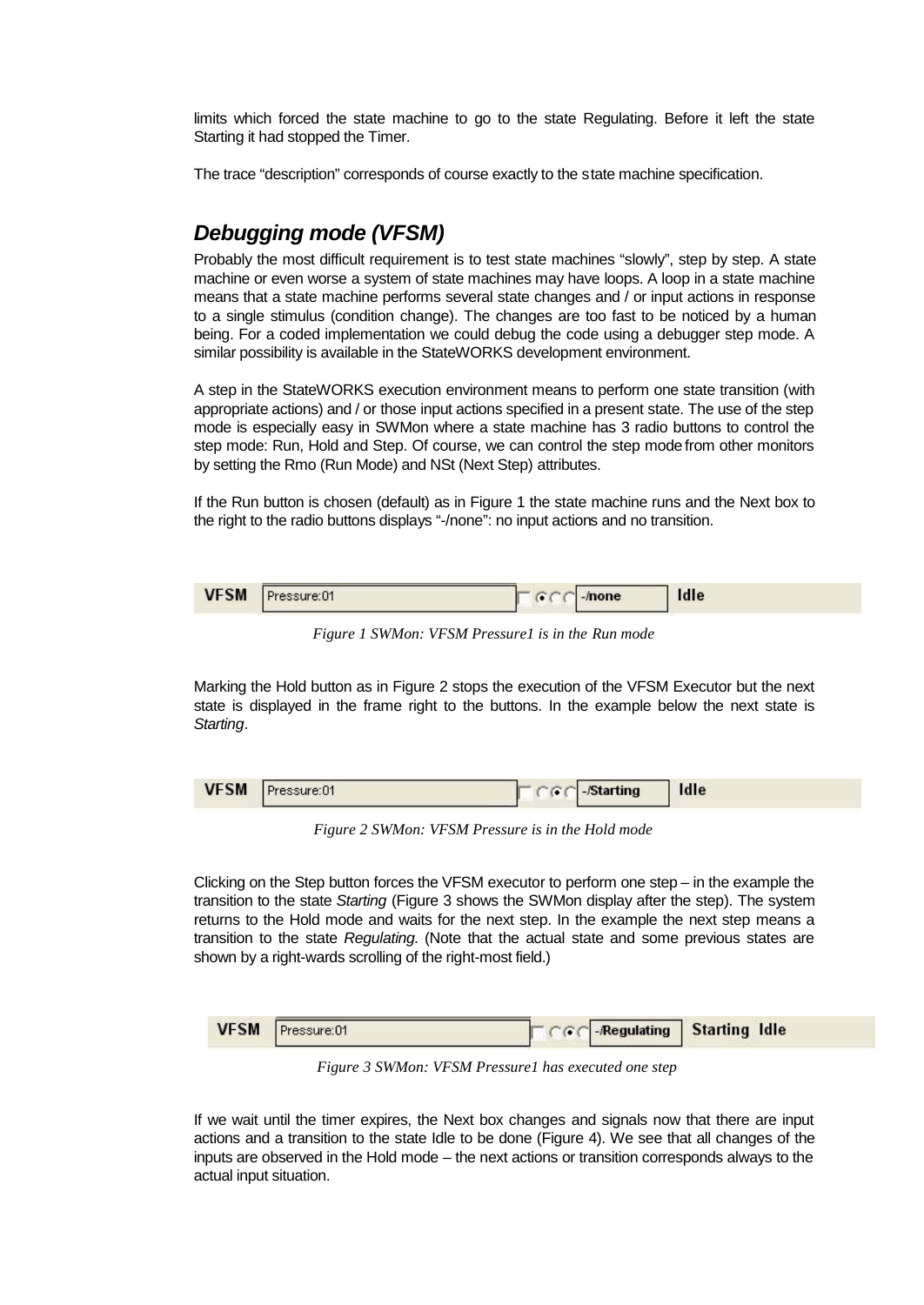| VFSM Pressure:01 | TCGCA | Starting Idle |  |
|------------------|-------|---------------|--|
|                  |       |               |  |

*Figure 5 SWMon: VFSM Pressure1 has executed one step and the timer expired*

After the second step the Alarm is generated (it was the announced input action) and the Pressure1 state machine goes to the state Idle. There are no actions or transition due in this moment.

| <b>ALARM</b> |                  | <b>STAYING</b>                                   | Pressure1: Pressure regulating error (87 |
|--------------|------------------|--------------------------------------------------|------------------------------------------|
|              | VFSM Pressure:01 | $\Box$ $\cap$ $\cap$ $\cap$ $\Box$ $\cap$ $\cap$ | Idle Starting Idle                       |

*Figure 4 SWMon: VFSM Pressure1 has executed the second step*

If there are no input actions or transition due and we click on the Step button the button gets marked and the VFSM Executor will perform the actions or transition if the corresponding condition becomes true.

#### *Command files*

Testing of the application is normally a long process. Using StateWORKS Studio we are testing from very early in the project. Testing means a repetition of different scenarios. This procedure is tiresome and requires automation, by means of command files, as shown in Figure 6.

| SW C                             |
|----------------------------------|
| sw n IL.                         |
| sw o CMD                         |
| sw s Main:Cmd.PeV 1              |
| sw g Main.StN                    |
| sw g Pressure1:Ni:ActualPressure |
| sw s Main:Cmd.PeV 2              |
| sw g Main.StN                    |
| sw d                             |
| Figure 6 SWTerm command file     |
|                                  |

The meanings of the commands – used here in their shortened forms - are:

| $\bullet$ | SW C                                      | Connect to RTDB                              |
|-----------|-------------------------------------------|----------------------------------------------|
| $\bullet$ | sw n IL.                                  | Get the path of the (application) SWD file   |
| $\bullet$ | sw o CMD                                  | Display names of CMD objects                 |
|           | • sw s Main: Cmd. PeV 1                   | Set the 1 value (Cmd_Start) to Main:Cmd.PeV  |
| $\bullet$ | sw g Main.StN                             | Get the state name of the Main state machine |
| $\bullet$ | sw g Pressure1:Ni:ActualPressure<br>input | Get the value of Pressure1:Ni:ActualPressure |
|           | • sw s Main: Cmd. PeV 2                   | Set the 2 value (Cmd Stop) to Main:Cmd.PeV   |
|           | sw d                                      | Disconnect                                   |

The SWTerm monitor can be used for generating automated test sequences. While running a series of commands SWTerm generates a log file SWTerm.log which stores all typed sequences. An example is shown in Figure 7. Renaming the log file to SWTerm.cmd (or some other Name.cmd of course) changes it to a command file. Lines not starting with "sw " are ignored by the command interpreter. Of course, the command file can be also prepared and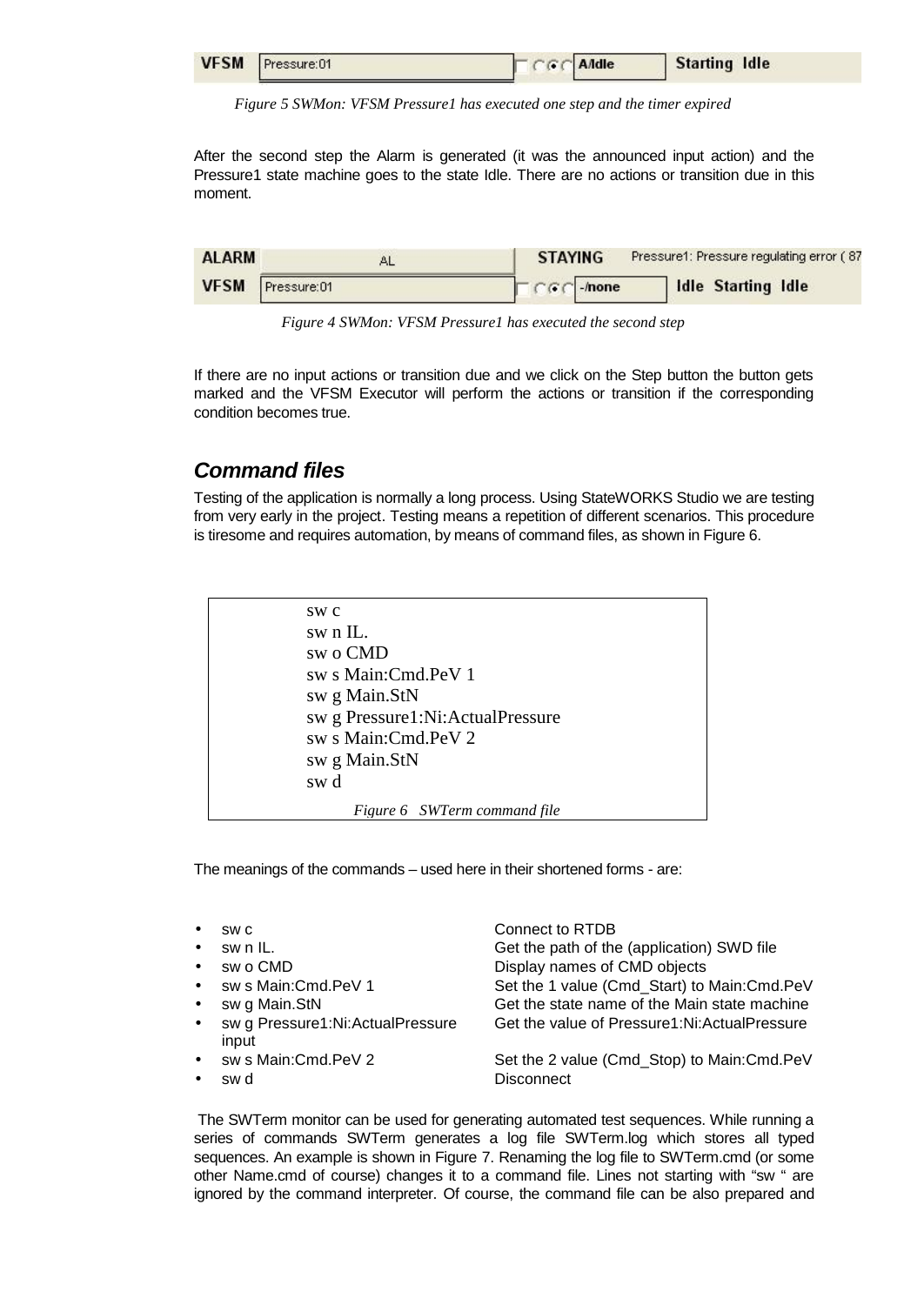edited in any text editor. Starting the SWTerm monitor with the -cSWTerm.cmd argument instructs the program to open the command file and issue the commands in that file line by line. Each command line has to be validated by the user, by means of the "enter" key.

Executing the command file as in the example in Figure 6 will produce the command and answers as shown in Figure 7. Note that they look exactly as though the commands had been entered interactively from a keyboard, which would often be the case for a first attempt to create a command file interactively.

```
Taking commands from a command file SWTerm.cmd
to continue press Enter
q to quit program
h to display help
v to display the version
Enter command: sw c
Using default Host address(LOCALHOST) and Port number(9091)
CONNECTED
Enter command: sw n IL.
G:\StateWORKS\Projects\Examples\Pumps\Conf\Pumps.swd
Enter command: sw o CMD
CX1000:Cmd:01
Device:MyCmd
Main:Cmd
Pressure1:MyCmd
Pressure2:MyCmd
Enter command: sw s Main:Cmd.PeV 1
Value set
Enter command: sw g Main.StN
StN = OnEnter command: sw g Pressure1:Ni:ActualPressure
\text{Det} = 88.2548Enter command: sw s Main:Cmd.PeV 2
Value set
Enter command: sw g Main.StN
StN = Idle
Enter command: sw d
DISCONNECTED
Enter command:
 Figure 7 The SWTerm monitor executing the command file from Figure 6
```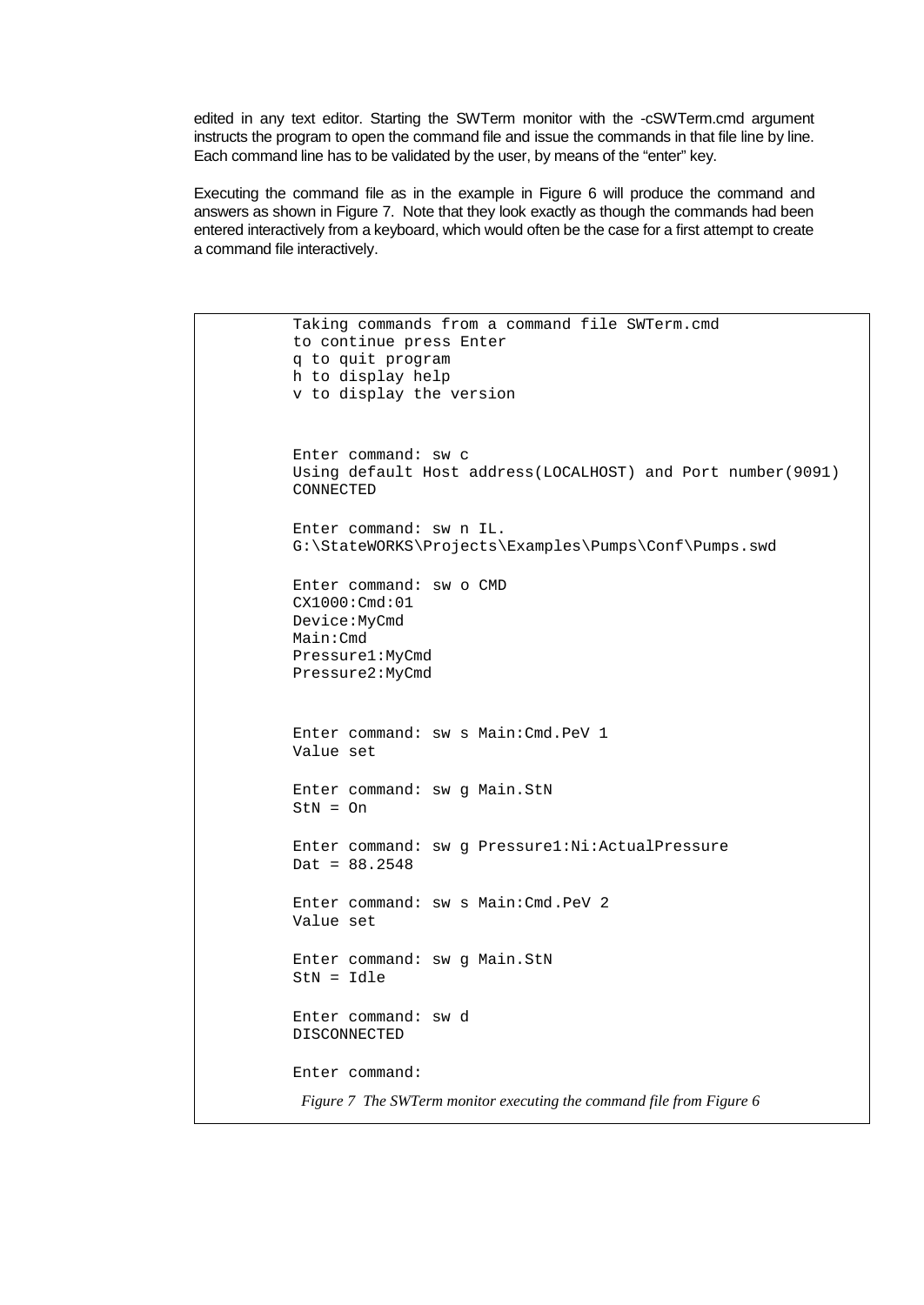### *Service mode*

While testing we like to have a possibility for simulating values which influence a control. This feature called Service or Force mode is especially important for external input signals. StateWORKS provides a Service mode for all external I/O objects: DI, DO, NI (represented by SWIP) and NO. Additionally the internal I/O objects CMD and VFSM can also run in service mode to allow us to debug the Master – Slave interface.

Figure 8 shows details of a service mode for  $DI - it$  allows us to test the system without its hardware digital inputs. The default mode is the Auto mode which means the DI values are coming from the I/O Unit, effectively from the hardware. The Peripheral Value (PeV) comes from the hardware via the IO-Unit and is passed in Auto mode (SvM = *false*) to Val stored in RTDB. In Service mode (SvM = *true*) Val gets the service value SvV set in Monitor.



*Figure 8 Service mode for DI object*

The service mode for other objects functions similarly.

### *The role of documentation*

The software documentation is the only information source for several groups within the company producing the product:

- to plan the testing requires a good overview about the software,
- the product test team must create the test plans.
- customer documentation must be written
- product support and maintenance needs detailed information and
- further product development cannot count on information stored as code.

Because of this a complete and up-to-date software documentation shall be a key requirement for all software manufacturers. The creation of this documentation has to start as soon as possible to ensure that all other tasks like test plans or customer documentation will be completed in good time. During debugging several aspects of a design will change: state machines, the object properties, the command files. These changes influence other software documents produced by cooperating teams.

The entire content of the StateWORKS application: the configuration of a system of state machines, state transition diagrams, state transition tables are available as JPG or WMF files. All information is also produced in XML documents.

As in StateWORKS any change in state machine behaviour can be done only "officially" in the StateWORKS Studio the documentation is always up to date. There is no way to corrupt the documentation as it is the inherent part of the development system, reflecting always the actual